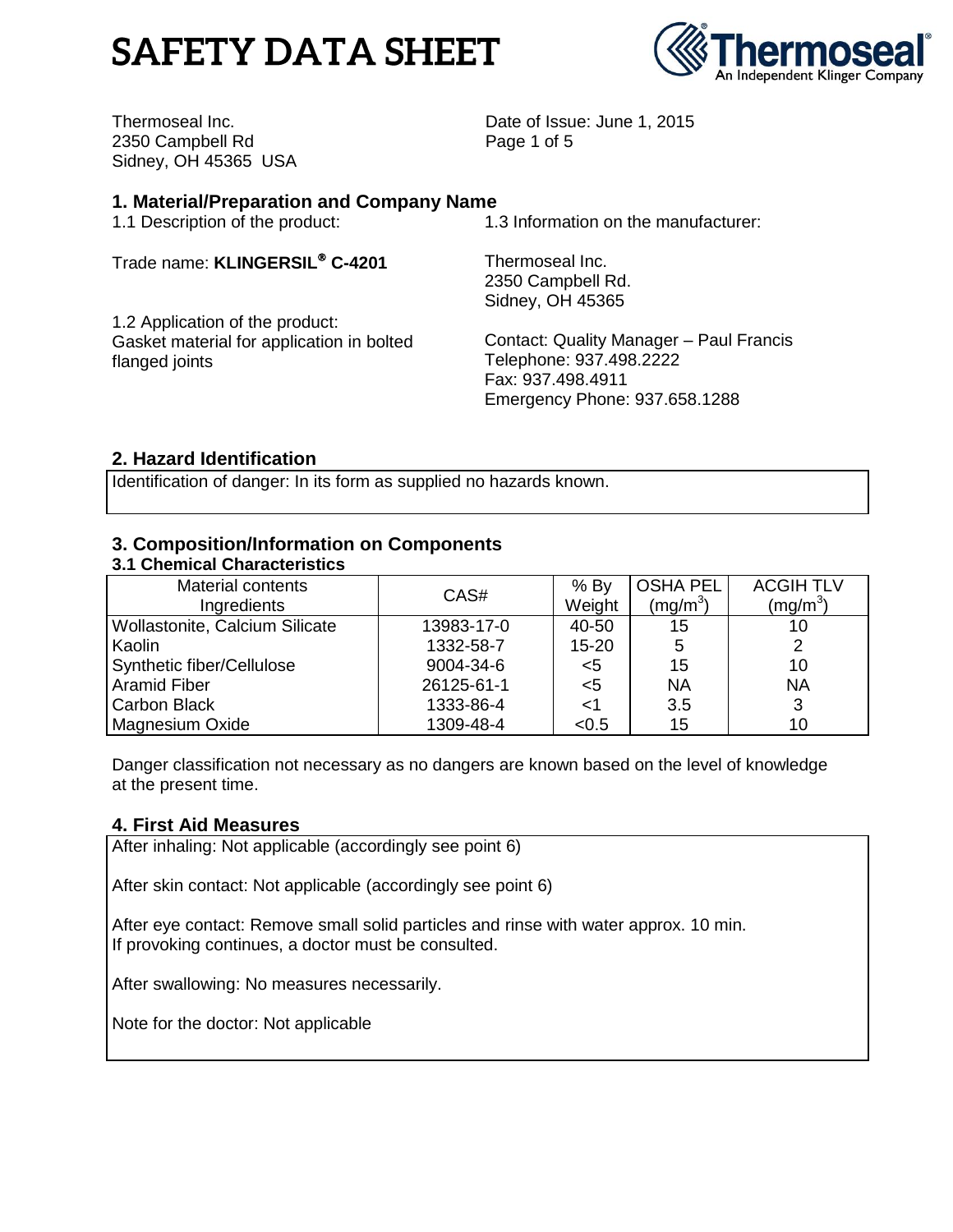| <b>SAFETY DATA SHEET</b> | Page 2 of 5               |
|--------------------------|---------------------------|
| Thermoseal Inc           | Product Trade Name:       |
| Sidney, OH USA           | <b>KLINGERSIL® C-4201</b> |

## **5. Firefighting Measures**

**Suitable extinguishing agent:** Water, carbon dioxide, powder extinguishers, foam extinguishers.

**Extinguishing agents which are unsuitable for safety reasons:** Unknown.

**Special dangers through the material or the preparation itself, its combustion products or resulting gases:** In the case of combustion, the same gases (see below) are produced as with burning rubber including heavy carbon black formation.

**The following can be produced in case of fire:** Carbon monoxide, carbon dioxide, sulphur oxides and nitrous gases (NOx), irritating/caustic, combustible as well as poisonous carbonization gases.

**Special protective equipment:** When Firefighting, breathing apparatus and eye protection have to be worn against dust and fumes and burning rubber.

**Additional note:** There is the danger of the rubber re-igniting. For this reason, additional cooling after extinguishing is necessary.

## **6. Accidental Release Measures**

**Precautionary measures related to persons:** Avoid dust formation

**Environmental protection measures:** No dangers known.

**Procedure for cleaning:** Use of approved vacuum cleaners with fine dust filters.

**6.1 Measures in Case of Unintentional exceeding Dust Release**

**General Note:** In case of improper use and use which is not in compliance with stipulations e.g. grinding might cause an exceeding amount of fine dust. In this case proper exhausting and filtering is to apply protective respiratory equipment meeting MSHA/NIOSH standards.

**After Inhaling**: Bring to fresh air.

**After skin contact:** Washing with soap.

## **7. Handling and Storage**

## **7.1 Handling**

Notes on safe handling: Measures for the avoidance of strong dust formation.

Notes on protection against fire and explosion: Material is flammable only through effects of an external flame.

## **7.2 Storage**

Requirements on storage rooms and containers: Dry storage rooms. Material should not be stored in the vicinity of the heating as it can become brittle and no longer usable in accordance with stipulations.

Notes on storing together with other products: No restrictions or dangers known.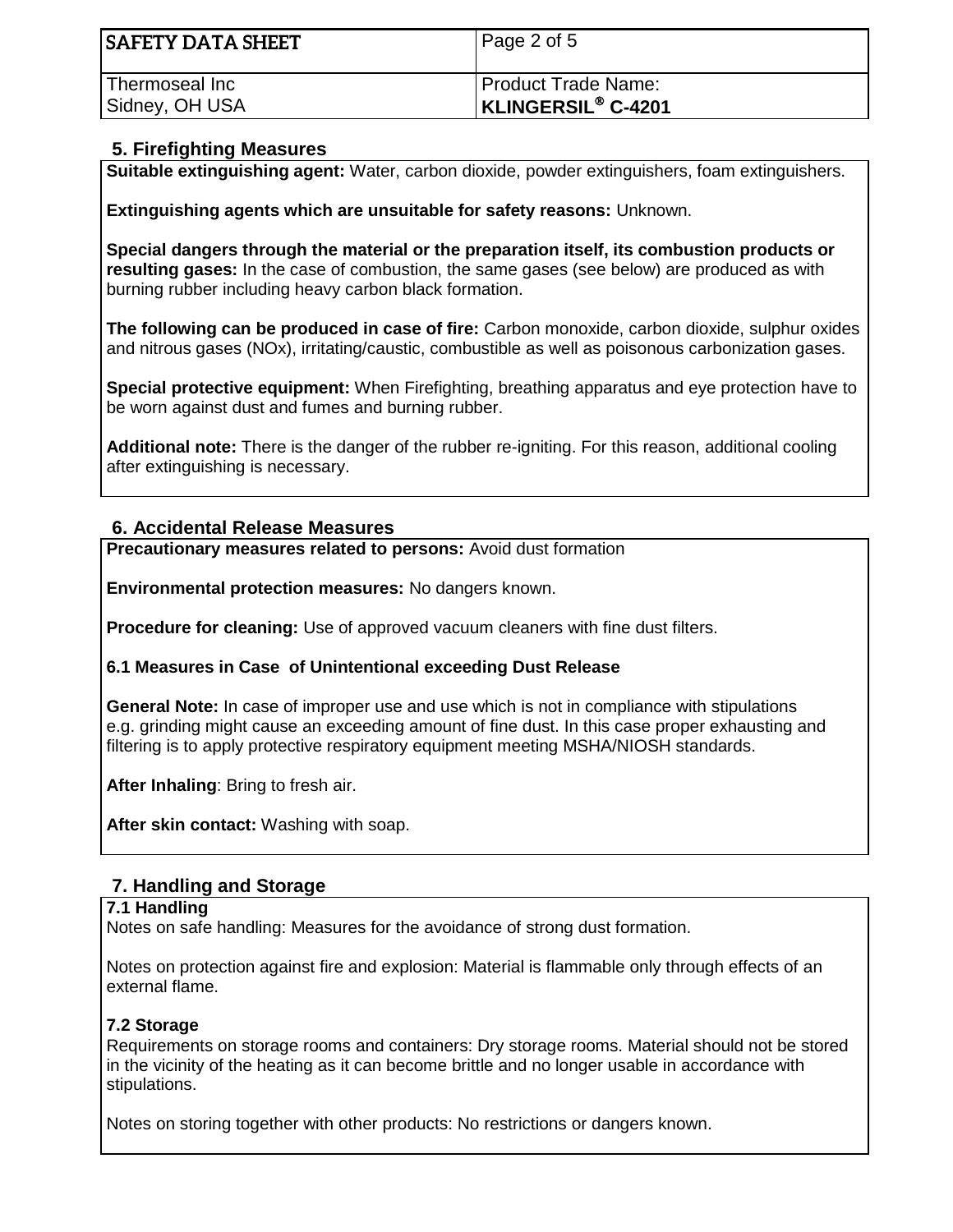| <b>SAFETY DATA SHEET</b> | Page 3 of 5               |
|--------------------------|---------------------------|
| Thermoseal Inc           | Product Trade Name:       |
| Sidney, OH USA           | <b>KLINGERSIL® C-4201</b> |

# **8. Exposure Controls/Personal Protection**

#### **8.1 Exposure References**

See point 7; no further measures necessarily

#### **8.2 Personal Protective Equipment for processing**

**9. Physical and Chemical Characteristics**

Breathing protection: in case of high fine dust concentrations use personal protective equipment (e.g. fine –dust respirator acc. MSHA/NIOSH standards).

Hand protection: Gloves

Body protection: Overall

| 9. Filiysidal allu Gilennidal Gharacteristics |                                             |
|-----------------------------------------------|---------------------------------------------|
| 9.1. Appearance                               |                                             |
| Form: firm sheets                             | Color: Surface: white or black              |
| Odor: gummy                                   | Cut edge: grey                              |
| 9.2 Safety-related data                       | <b>Value/Range</b>                          |
| Change in state                               | not known                                   |
| Boiling point/Boiling range:                  | n.a.                                        |
| Melting point/Melting range:                  | n.a.                                        |
| Decomposition of elastomer:                   | over 300°C                                  |
| Flash point:                                  | not known                                   |
| pH-Wert:                                      | n.a.                                        |
| Ignitability of solid material:               | not known                                   |
| Ignition temperature                          | not known                                   |
| Self-igniting solid material:                 | Not self-igniting                           |
| Fire-promoting properties:                    | self-burning                                |
| Danger of explosion                           | None                                        |
| Explosion limits:                             | n.a.                                        |
| Vapour pressure:                              | n.a.                                        |
| Density:                                      | 1.85 g/cm <sup>3</sup> (at 25 $^{\circ}$ C) |
| Solubility in water/grease:                   | insoluble                                   |
|                                               |                                             |

## **10. Stability and Reactivity**

Conditions to be avoided: temperatures >450°C

Materials to be avoided: Not known

Dangerous decomposition products: hydrogen cyanide

The following can result in case of fire: Carbon monoxide, carbon dioxide, sulphur oxides and nitrous gases (NOx), irritating/caustic, combustible as well as poisonous carbonisation gases.

The product is stable under standard conditions.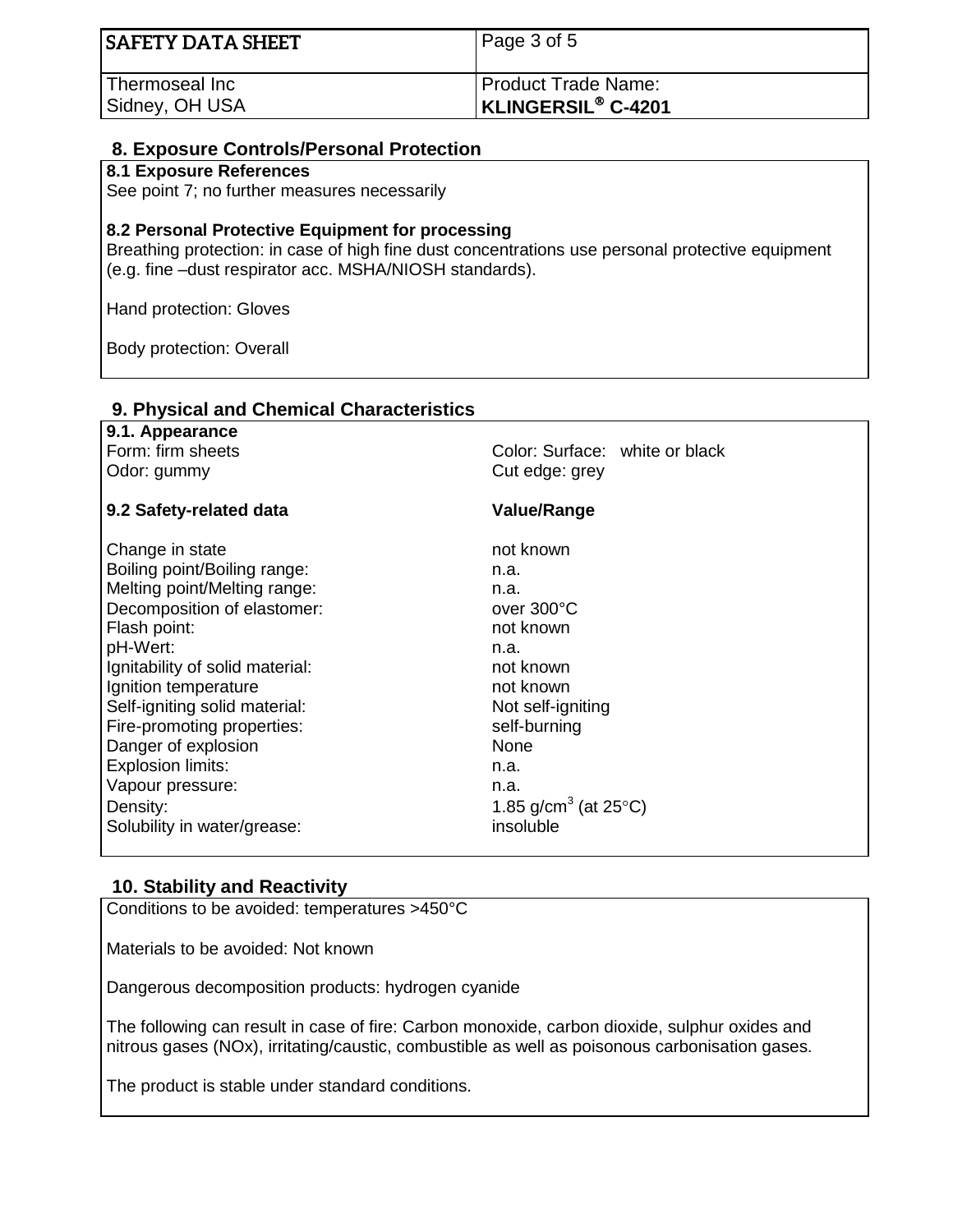| <b>SAFETY DATA SHEET</b> | Page 4 of 5               |
|--------------------------|---------------------------|
| Thermoseal Inc           | Product Trade Name:       |
| Sidney, OH USA           | <b>KLINGERSIL® C-4201</b> |

## **11. Information on Toxicology**

In the case of intended use no toxicological effects are known.

## **12. Information on Ecology**

**12.1 Information on elimination (Persistency and degradability)** Degree of elimination: not known Persistency: As composite material biologically not degradable (self-classification)

## **12.2 Mobility and (bio) accumulation potential**:

water insoluble, fat insoluble, no in vivo resorption, bonding or accumulation known.

## **12.3 Ecotoxilogical Effects**

Not known.

## **13. Notes on Disposal**

#### **13.1 Product**

Recommendation: combustion by a certified recycling company. Product contains  $\geq 3\%$  organic carbon.

#### **13.2 Contaminated Packaging**

Recommendation: Disposal in accordance with the national regulations.

## **14. Information on Transport**

**14.1 Transport/Further Information** No dangers known.

## **15. Regulations**

Regulations for dangerous material not applicable.

The product covered by this safety information is classified as an article according to regulation (EG) Nr. 1907/2006 (REACH). In compliance with REACH regulation it is not mandatory to issue material safety data sheets for articles.

Duty to communicate information according to regulation (EG) Nr.1907/2006 (REACH): The article covered by the present safety information does not contain any substance of very high concern by the candidate list to be included in Annex XIV of REACH exceeding the limit of 0.1% (w/w).

Material conforms to the definitions and restrictions given by the European Parliament Directive 2002/95/EC (RoHS) and the Council of January 27, 2003 and European Parliament Directive 2011/65/EU (RoHS 2) and the Council of June 8, 2011 on the restriction of the use of certain hazardous substances in electrical and electronic equipment.